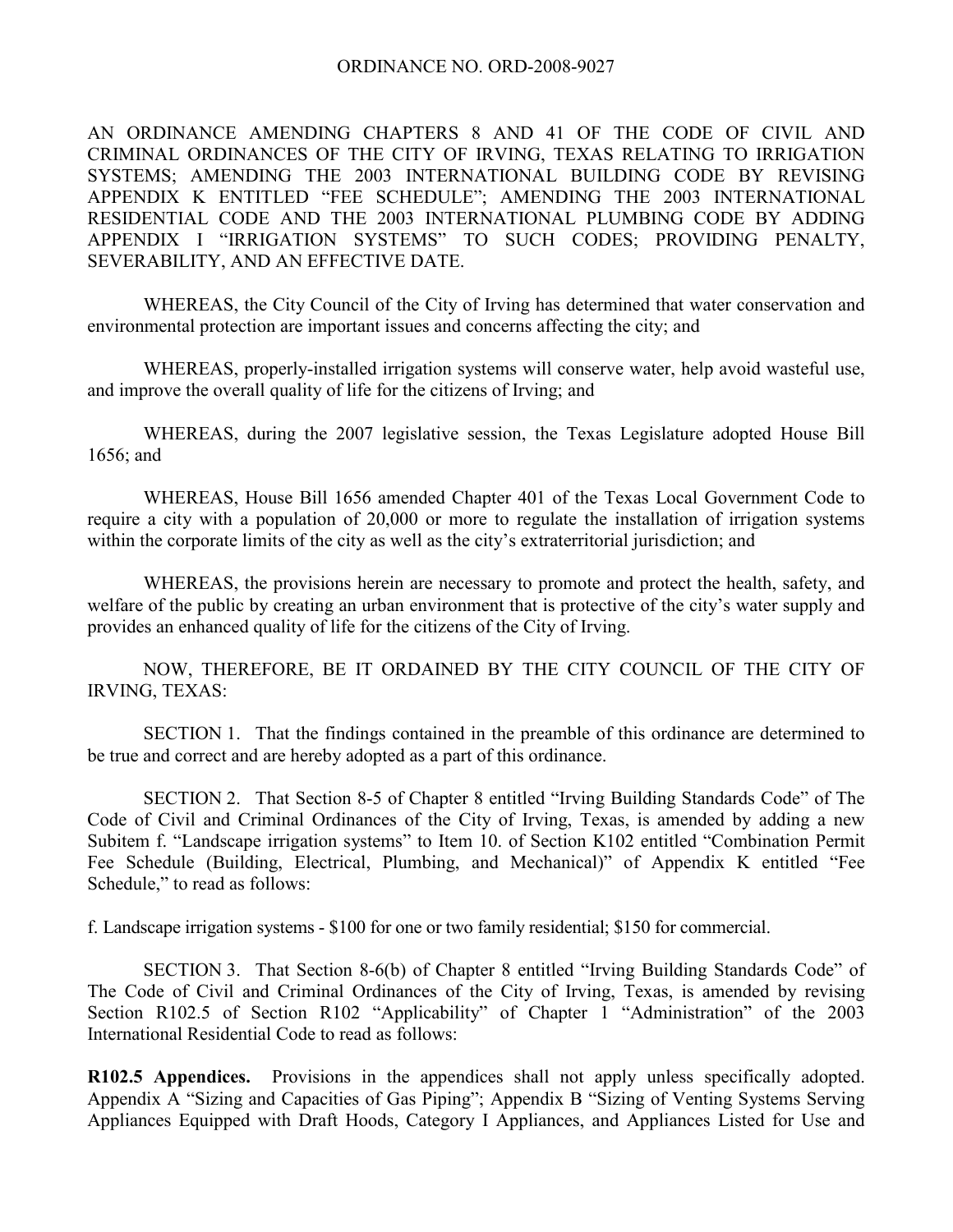Type B Vents"; Appendix C "Exit Terminals of Mechanical Draft and Direct-Vent Venting Systems"; Appendix G "Swimming Pools, Spas and Hot Tubs"; Appendix H "Patio Covers"; Appendix I "Irrigation Systems"; and Appendix M "Aircraft Noise Attenuation Requirements" are hereby adopted as amended and shall be considered part of the requirements of this code.

 SECTION 4. That Section 8-8(b) of Chapter 8 entitled "Irving Building Standards Code" of The Code of Civil and Criminal Ordinances of the City of Irving, Texas, is amended by adding a new Section R102.10 of Section 102 "Applicability" of Chapter 1 "Administration" of the 2003 International Plumbing Code to read as follows:

**R102.10 Appendices.** Provisions in the appendices shall not apply unless specifically adopted. Appendix I "Irrigation Systems" is hereby adopted and shall be considered part of the requirements of this code.

 SECTION 5. That Sections 8-6(b) and 8-8(b) of Chapter 8 entitled "Irving Building Standards Code" of The Code of Civil and Criminal Ordinances of the City of Irving, Texas, relating to the 2003 International Residential Code and the 2003 International Plumbing Code, respectively, are amended by adding a new Appendix I "Irrigation Systems" to such Codes, to read as follows:

## **APPENDIX I IRRIGATION SYSTEMS**

**I101.1 Scope.** This appendix applies to the installation, alteration, repairs, relocation, replacement, addition to, use, or maintenance of irrigation systems within the city. This appendix regulates the installation of backflow prevention devices, control valves, automatic irrigation controllers, control wiring, and water conservation required for the proper design, installation, and operation of irrigation systems. All irrigation systems must comply with the provisions of this appendix and with Title 30, Texas Administrative Code, Chapter 344.

**I101.2 Purpose.** The purpose of this appendix is to require all irrigation systems to be designed, installed, maintained, altered, repaired, serviced, and operated in a manner that will promote water conservation.

**I101. 3 Definitions.** The following words and terms shall have the meanings shown herein.

**DESIGN.** The act of determining the various elements of a landscape irrigation system that will include, but not be limited to, elements such as collecting site specific information, defining the scope of the project, defining plant watering needs, selecting and laying out emission devices, locating system components, conducting hydraulics calculations, identifying any local regulatory requirements, or scheduling irrigation work at a site. Completion of the various components will result in an irrigation plan.

**DESIGN PRESSURE.** The pressure that is required for an emission device to operate properly. Design pressure is calculated by adding the operating pressure necessary at an emission device to the total of all pressure losses accumulated from an emission device to the water source.

**EMISSION DEVICE.** Any device that is contained within an irrigation system and that is used to apply water. Common emission devices in an irrigation system include, but are not limited to, spray and rotary sprinkler heads and drip irrigation emitters.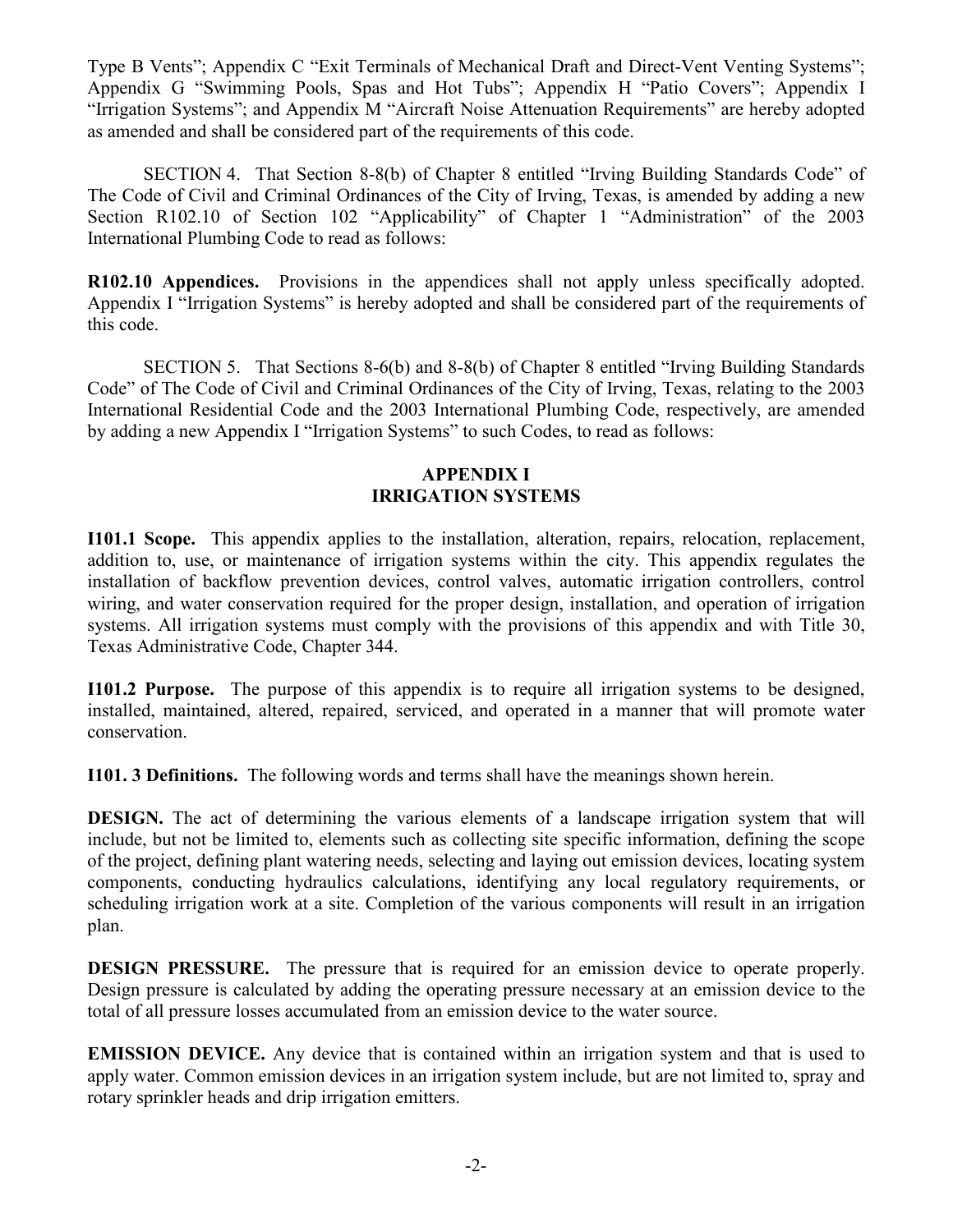**EMPLOYED.** Engaged or hired to provide consulting services or perform any activity relating to the sale, design, installation, maintenance, alteration, repair, or service to irrigation systems. A person is employed if that person is in an employer-employee relationship as defined by Internal Revenue Code, Title 26, United States Code Service, Section 3212(d) based on the behavioral control, financial control, and the type of relationship involved in performing employment related tasks.

**HEAD-TO-HEAD SPACING.** The spacing of spray or rotary sprinkler heads equal to the manufacturer's published radius of the head.

**HYDRAULICS.** The science of dynamic and static water; the mathematical computation of determining pressure losses and pressure requirements of an irrigation system.

**INSPECTOR.** A licensed plumbing inspector, water district operator, other governmental entity, or irrigation inspector who inspects irrigation systems and performs other enforcement duties for a municipality or water district as an employee or as a contractor.

**INSTALLER.** A person who connects an irrigation system to a private or public raw or potable water supply system or any water supply, who is licensed according to Title 30, Texas Administrative Code, Chapter 30.

**IRRIGATION INSPECTOR.** A person who inspects irrigation systems and performs other enforcement duties for a municipality or water district as an employee or as a contractor and is required to be licensed under Title 30, Texas Administrative Code, Chapter 30.

**IRRIGATION PLAN.** A scaled drawing of a landscape irrigation system which lists required information, the scope of the project, and represents the changes made in the installation of the irrigation system.

**IRRIGATION SERVICES.** Selling, designing, installing, maintaining, altering, repairing, servicing, permitting, providing consulting services regarding, or connecting an irrigation system to a water supply.

**IRRIGATION SYSTEM.** An assembly of component parts that is permanently installed for the controlled distribution and conservation of water to irrigate any type of landscape vegetation in any location, and/or to reduce dust or control erosion. This term does not include a system that is used on or by an agricultural operation as defined by Texas Agricultural Code Section 251.002.

**IRRIGATION TECHNICIAN.** A person who works under the supervision of a licensed irrigator to install, maintain, alter, repair, service, or supervise installation of an irrigation system, including the connection of such system in or to a private or public, raw or potable water supply system or any water supply, and who is required to be licensed under Title 30, Texas Administrative Code, Chapter 30.

**IRRIGATION ZONE.** A subdivision of an irrigation system with a matched precipitation rate based on plant material type (such as turf, shrubs, or trees), microclimate factors (such as sun/shade ratio), topographic features (such as slope), and soil conditions (such as sand, loam, clay, or combination) or for hydrological control.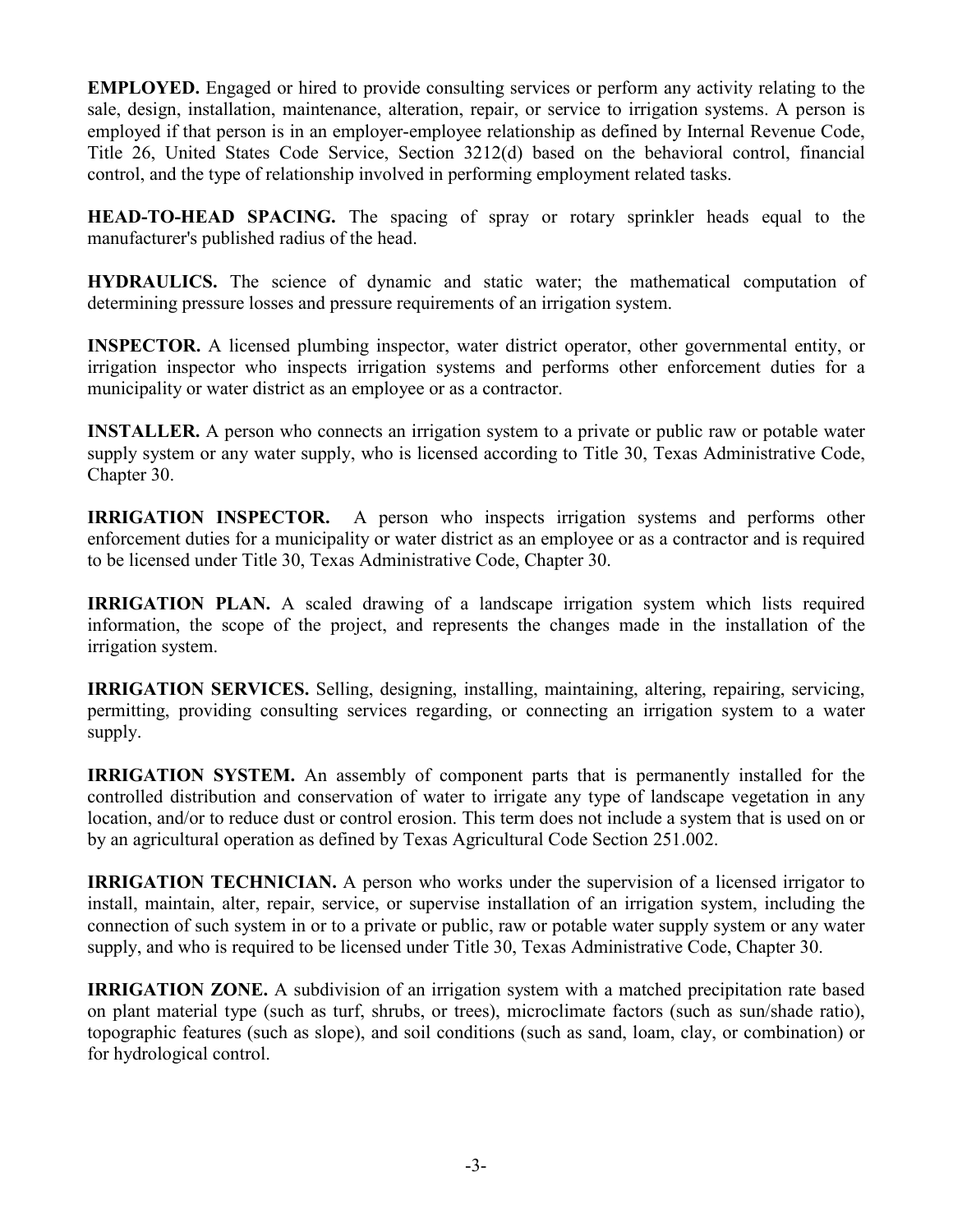**IRRIGATOR.** A person who sells, designs, offers consultations regarding, installs, maintains, alters, repairs, services, or supervises the installation of an irrigation system, including the connection of such system to a private or public, raw or potable water supply system, or any water supply, and who is required to be licensed under Title 30, Texas Administrative Code, Chapter 30.

**IRRIGATOR-IN-CHARGE.** The irrigator responsible for all irrigation work performed by an exempt business owner, including, but not limited to, obtaining permits, developing design plans, supervising the work of other irrigators or irrigation technicians, and installing, selling, maintaining, altering, repairing, or servicing a landscape irrigation system.

LANDSCAPE IRRIGATION. The science of applying the necessary amount of water to promote or sustain healthy growth of plant material or turf.

**LICENSE.** An occupational license that is issued by the Texas Commission on Environmental Quality under Title 30, Texas Administrative Code, Chapter 30, to an individual that authorizes the individual to engage in an activity that is covered by Title 30, Texas Administrative Code, Chapter 30.

**MAINLINE.** A pipe within an irrigation system that delivers water from the water source to the individual zone valves.

**MAINTENANCE CHECKLIST.** A document made available to the irrigation system's owner or owner's representative that contains information regarding the operation and maintenance of the irrigation system, including, but not limited to, checking and repairing the irrigation system, setting the automatic controller, checking the rain or moisture sensor, cleaning filters, pruning grass and plants away from irrigation emitters, using and operating the irrigation system, the precipitation rates of each irrigation zone within the system, any water conservation measures currently in effect from the water purveyor, the name of the water purveyor, a suggested seasonal or monthly watering schedule based on current evapotranspiration data for the geographic region, and the minimum water requirements for the plant material in each zone based on the soil type and plant material where the system is installed.

**MAJOR MAINTENANCE, ALTERATION, REPAIR, OR SERVICE.** Any activity that involves opening to the atmosphere the irrigation main line at any point prior to the discharge side of any irrigation zone control valve. This includes, but is not limited to, repairing or connecting into a main supply pipe, replacing a zone control valve, or repairing a zone control valve in a manner that opens the system to the atmosphere.

**MASTER VALVE.** A remote control valve located after the backflow prevention device that controls the flow of water to the irrigation system mainline.

**MATCHED PRECIPITATION RATE.** The condition in which all sprinkler heads within an irrigation zone apply water at the same rate*.* 

**PASS-THROUGH CONTRACT.** A written contract between a contractor or builder and a licensed irrigator or exempt business owner to perform part or all of the irrigation services relating to an irrigation system.

**RECLAIMED WATER.** Domestic or municipal wastewater which has been treated to a quality suitable for beneficial use, such as landscape irrigation.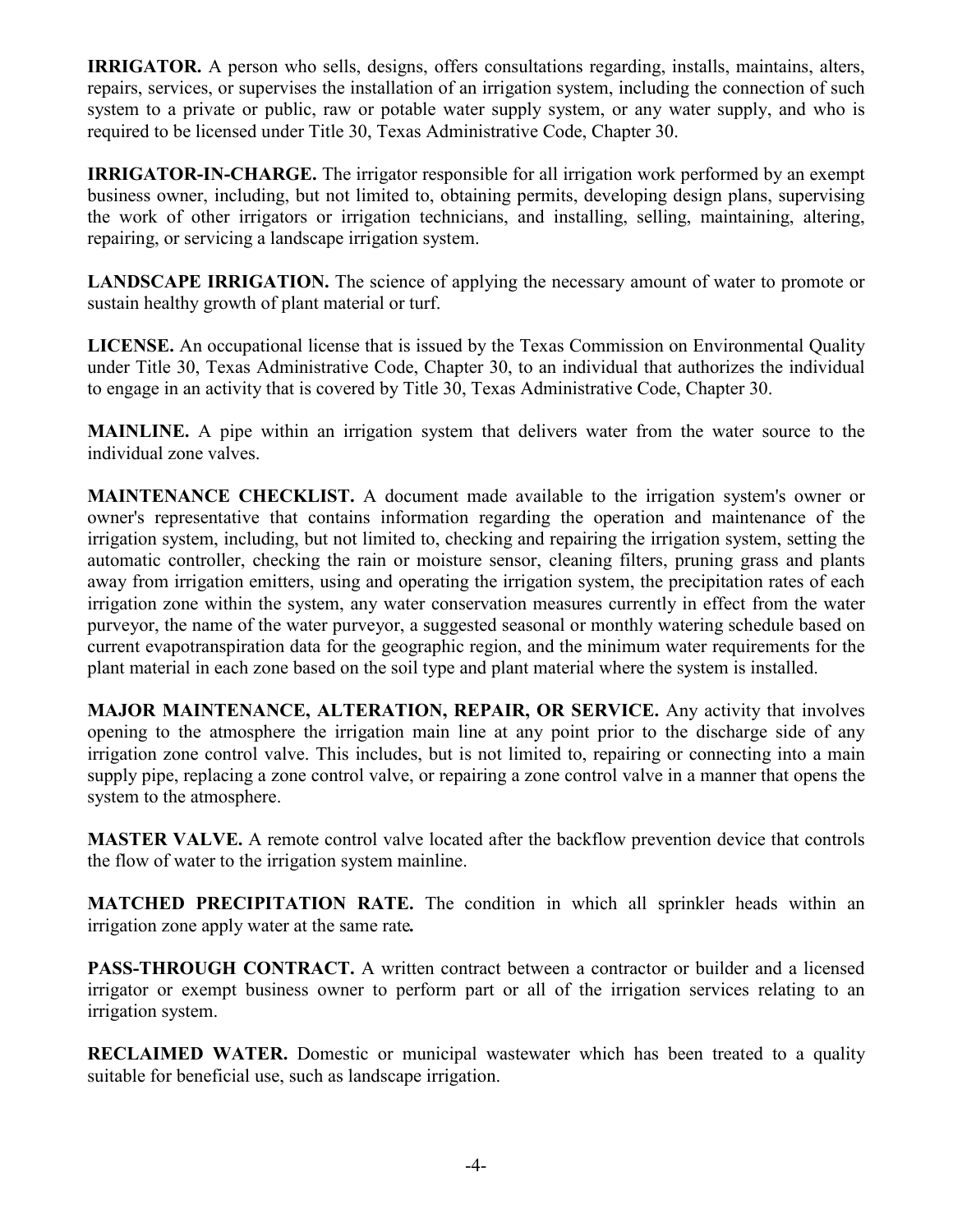**RECORDS OF LANDSCAPE IRRIGATION ACTIVITIES.** The irrigation plans, contracts, warranty information, invoices, copies of permits, and other documents that relate to the installation, maintenance, alteration, repair, or service of a landscape irrigation system.

**STATIC WATER PRESSURE.** The pressure of water when it is not moving.

**SUPERVISION.** The on-the-job oversight and direction by a licensed irrigator who is fulfilling his or her professional responsibility to the client and/or employer in compliance with local or state requirements. Also a licensed installer working under the direction of a licensed irrigator or beginning January 1, 2009, an irrigation technician who is working under the direction of a licensed irrigator to install, maintain, alter, repair, or service an irrigation system.

**WATER CONSERVATION.** The design, installation, service, and operation of an irrigation system in a manner that prevents the waste of water, promotes the most efficient use of water, and applies the least amount of water that is required to maintain healthy individual plant material or turf, reduce dust, and control erosion.

**ZONE FLOW.** A measurement, in gallons per minute or gallons per hour, of the actual flow of water through a zone valve, calculated by individually opening each zone valve and obtaining a valid reading after the pressure has stabilized. For design purposes, the zone flow is the total flow of all nozzles in the zone at a specific pressure.

**ZONE VALVE.** An automatic valve that controls a single zone of a landscape irrigation system.

# **I101.4 License.**

Any person who connects an irrigation system to the water supply in the city must hold a valid license, as defined by Title 30, Texas Administrative Code, Chapter 30, and Texas Occupations Code, Chapter 1903, or as defined by Title 22 of the Texas Administrative Code, Chapter 365, and required by Chapter 1301 of the Texas Occupations Code.

**Exemption:** A homeowner is not required to be licensed in accordance with Title 12, Texas Occupations Code Section  $1903.002(c)(1)$  if the homeowner is performing irrigation work in a building or on a premises owned and occupied by the homeowner as the homeowner's homestead. A homeowner who installs an irrigation system must meet the standards contained in Title 30, Texas Administrative Code, Chapter 344, regarding spacing, water pressure, spraying water over impervious materials, rain and freeze sensors, backflow prevention and isolation valves.

# **I101.5 Permit.**

Any person or homeowner installing an irrigation system in the city is required to obtain a permit from the city. Any plan approved for a permit must be in compliance with the requirements of this appendix.

# **Exemptions:**

1. An irrigation system that is an on-site sewage disposal system, as defined by Texas Health and Safety Code, Section 355.002; or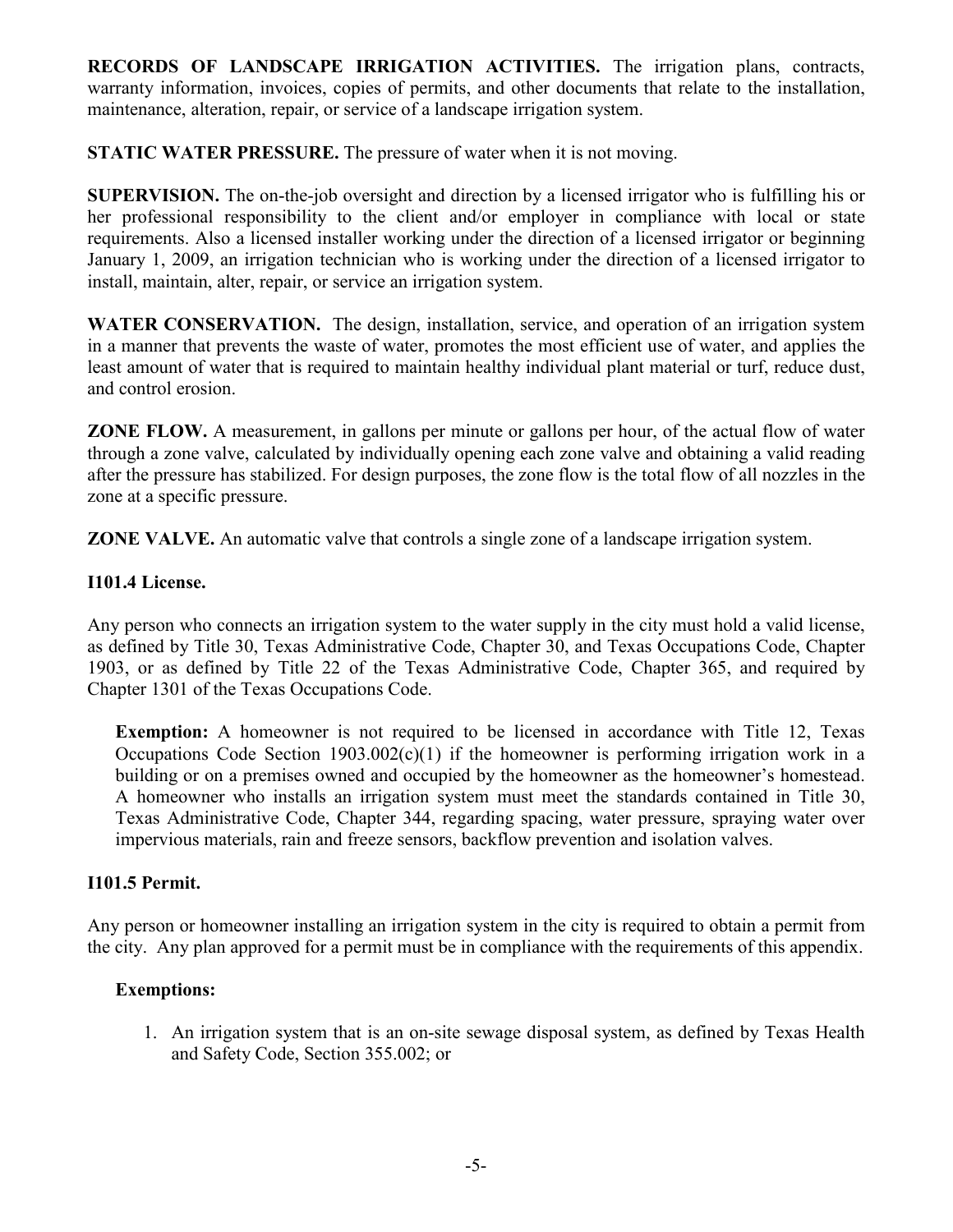- 2. An irrigation system used on or by an agricultural operation as defined by Section 251.002, Texas Agriculture Code, Section 251.002; or
- 3. An irrigation system connected to a groundwater well used by the property owner for domestic use.

## **I101.6 Backflow prevention methods and devices.**

- 1. Any irrigation system that is connected to the potable water supply must be connected through a backflow prevention method approved by the Texas Commission on Environmental Quality (TCEQ). The backflow prevention device must be approved by: the American Society of Sanitary Engineers; the Foundation for Cross-Connection Control and Hydraulic Research, University of Southern California; the International Plumbing Code; or any other laboratory that has equivalent capabilities for both the laboratory and field evaluation of backflow prevention assemblies. The backflow prevention device must be installed in accordance with the laboratory approval standards or if the approval does not include specific installation information, the manufacturer's current published recommendations.
- 2. If conditions that present a health hazard exist, one of the following methods must be used to prevent backflow:
	- a. An air gap may be used if:
		- i. There is an unobstructed physical separation; and
		- ii. The distance from the lowest point of the water supply outlet to the flood rim of the fixture or assembly into which the outlet discharges is at least one inch or twice the diameter of the water supply outlet, whichever is greater.
	- b. Reduced pressure principle backflow prevention assemblies may be used if:
		- i. The device is installed at a minimum of 12 inches above ground in a location that will ensure that the assembly will not be submerged; and
		- ii. Drainage is provided for any water that may be discharged through the asembly relief valve.
	- c. Pressure vacuum breakers may be used if:
		- i. No back-pressure condition will occur; and
		- ii. The device is installed at a minimum of 12 inches above any downstream piping and the highest downstream opening. Pop-up sprinklers are measured from the retracted position from the top of the sprinkler.
	- d. Atmospheric vacuum breakers may be used if:
		- i. No back-pressure will be present;
		- ii. There are no shutoff valves downstream from the atmospheric vacuum breaker;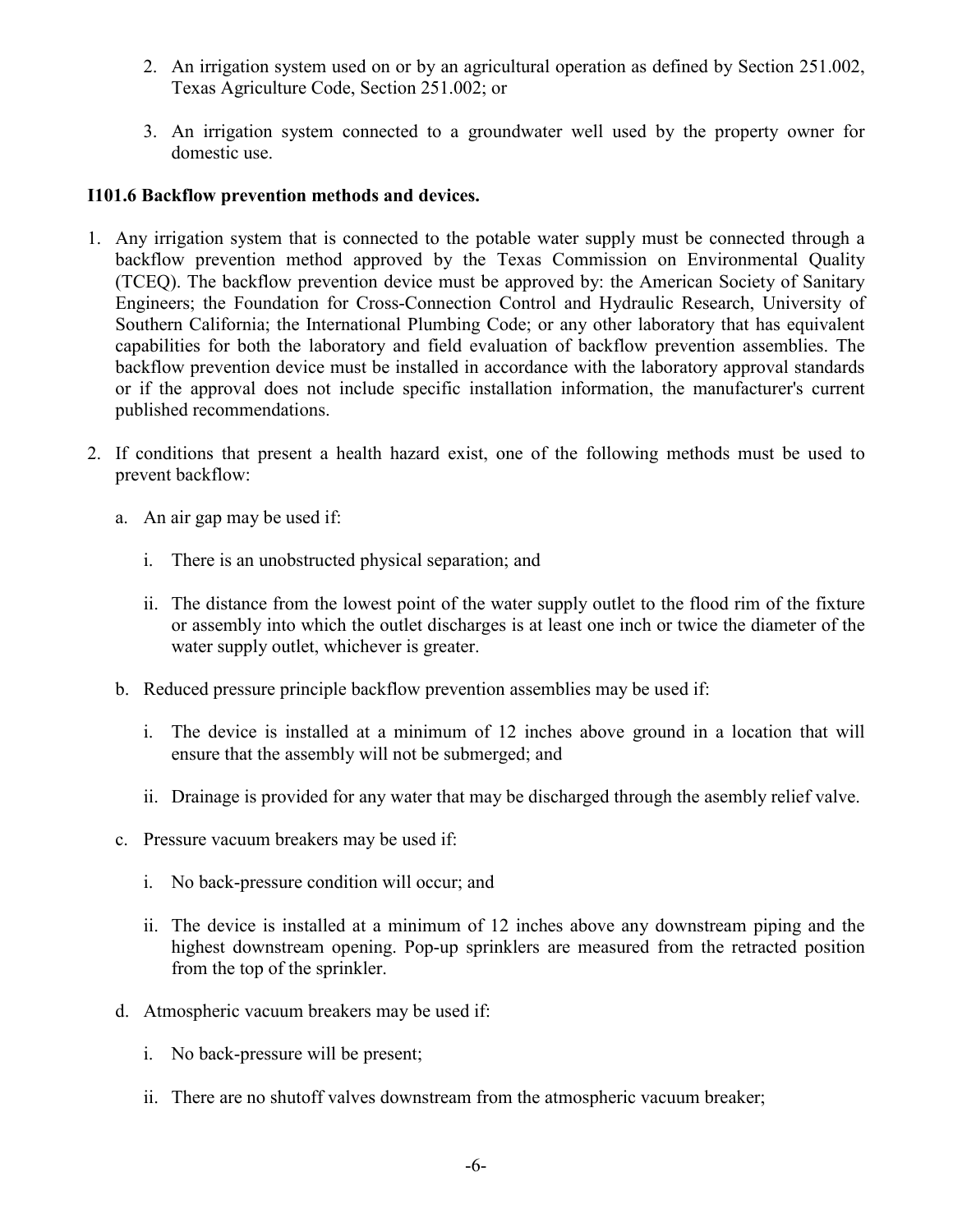- iii. The device is installed at a minimum of six inches above any downstream piping and the highest downstream opening. Pop-up sprinklers are measured from the retracted position from the top of the sprinkler;
- iv. There is no continuous pressure on the supply side of the atmospheric vacuum breaker for more than 12 hours in any 24-hour period; and
- v. A separate atmospheric vacuum breaker is installed on the discharge side of each irrigation control valve between the valve and all the emission devices that the valve controls.
- 3. Backflow prevention devices used in applications designated as health hazards must be tested upon installation and annually thereafter.
- 4. If there are no conditions that present a health hazard, double check valve backflow prevention assemblies may be used to prevent backflow if the device is tested upon installation and test cocks are used for testing only**.**
- 5. If a double check valve is installed below ground:
	- a. Test cocks must be plugged, except when the double check valve is being tested;
	- b. Test cock plugs must be threaded, water-tight, and made of non-ferrous material;
	- c. A y-type strainer is installed on the inlet side of the double check valve;
	- d. There must be a clearance between any fill material and the bottom of the double check valve to allow space for testing and repair; and
	- e. There must be space on the side of the double check valve to test and repair the double check valve.
- 6. If an existing irrigation system without a backflow-prevention assembly requires major maintenance, alteration, repair, or service, the system must be connected to the potable water supply through an approved, properly installed backflow prevention method before any major maintenance, alteration, repair, or service is performed.
- 7. If an irrigation system is connected to a potable water supply through a double check valve, pressure vacuum breaker, or reduced pressure principle backflow assembly and includes an automatic master valve on the system, the automatic master valve must be installed on the discharge side of the backflow prevention assembly.
- 8. The irrigator shall ensure the backflow prevention device is tested by a licensed backflow prevention assembly tester prior to being placed in service and the test results provided to the local water purveyor and the irrigation system's owner or owner's representative within ten business days of testing of the backflow prevention device.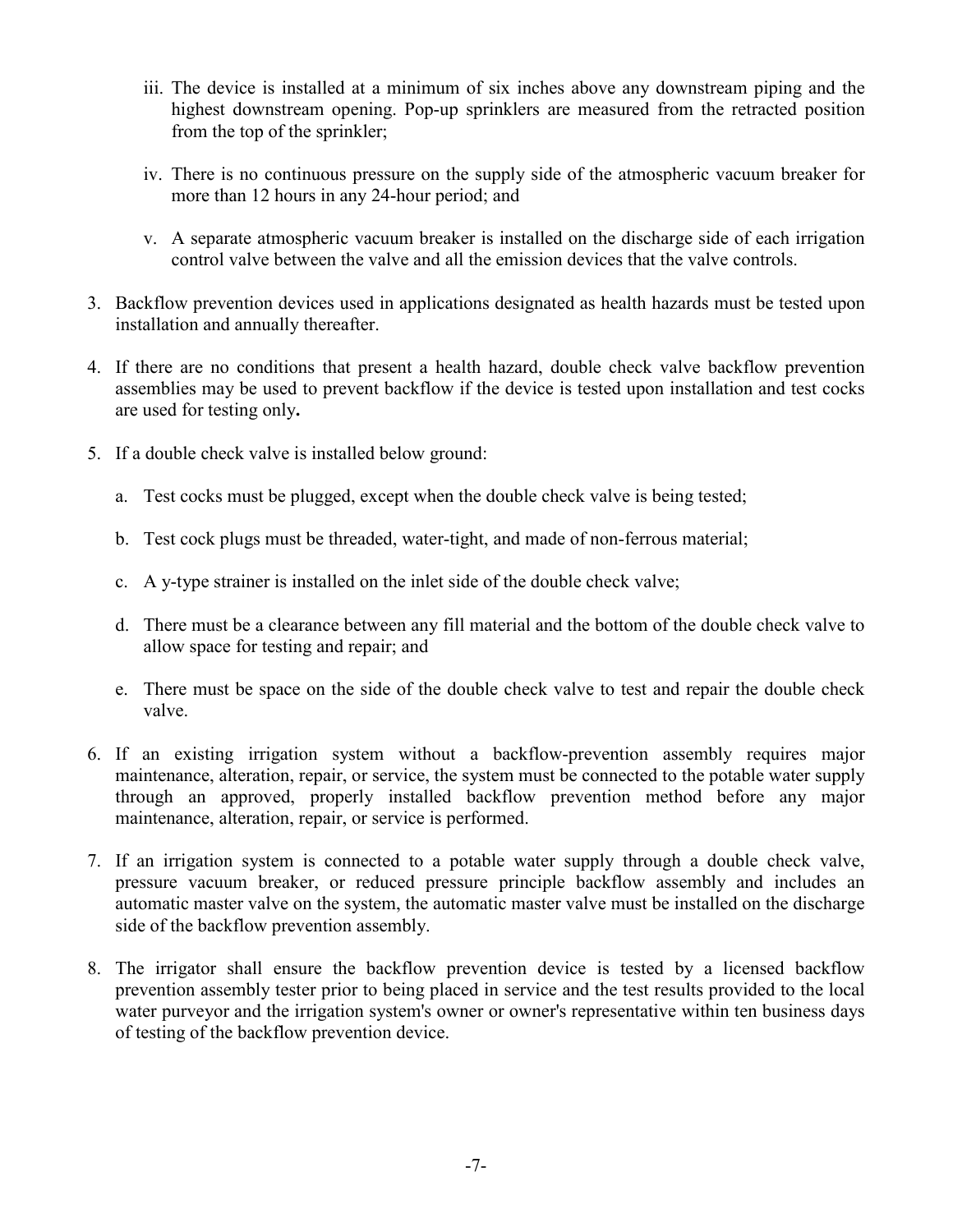# **I101.7 Specific conditions and cross-connection control.**

- 1. Before any chemical is added to an irrigation system connected to the potable water supply, the irrigation system must be connected through a reduced pressure principle backflow prevention assembly or air gap.
- 2. Connection of any additional water source to an irrigation system that is connected to the potable water supply can only be done if the irrigation system is connected to the potable water supply through a reduced-pressure principle backflow prevention assembly or an air gap.
- 3. Irrigation system components with chemical additives induced by aspiration, injection, or emission system connected to any potable water supply must be connected through a reduced pressure principle backflow device.
- 4. If an irrigation system is designed or installed on a property that is served by an on-site sewage facility, as defined in Title 30, Texas Administrative Code, Chapter 285, then:
	- a. All irrigation piping and valves must meet the separation distances from the on-site sewage facilities system as required for a private water line in Title 30, Texas Administrative Code, Section 285.91(10);
	- b. Any connections using a private or public potable water source that is not the city's potable water system must be connected to the water source through a reduced pressure principle backflow prevention assembly as defined in Title 30, Texas Administrative Code, Section 344.50; and
	- c. Any water from the irrigation system that is applied to the surface of the area utilized by the onsite sewage facility system must be controlled on a separate irrigation zone or zones so as to allow complete control of any irrigation to that area so that there will not be excess water that would prevent the on-site sewage facilities system from operating effectively.

# **I101.8 Irrigation plan design: Minimum standards.**

- 1. An irrigator shall prepare an irrigation plan for each site where a new irrigation system will be installed. A paper or electronic copy of the irrigation plan must be on the job site at all times during the installation of the irrigation system. A drawing showing the actual installation of the system is due to each irrigation system owner after all new irrigation system installations. During the installation of the irrigation system, variances from the original plan may be authorized by the licensed irrigator if the variance from the plan does not:
	- a. Diminish the operational integrity of the irrigation system;
	- b. Violate any requirements of this appendix; and
	- c. Go unnoted in red on the irrigation plan.
- 2. The irrigation plan must include complete coverage of the area to be irrigated. If a system does not provide complete coverage of the area to be irrigated, it must be noted on the irrigation plan.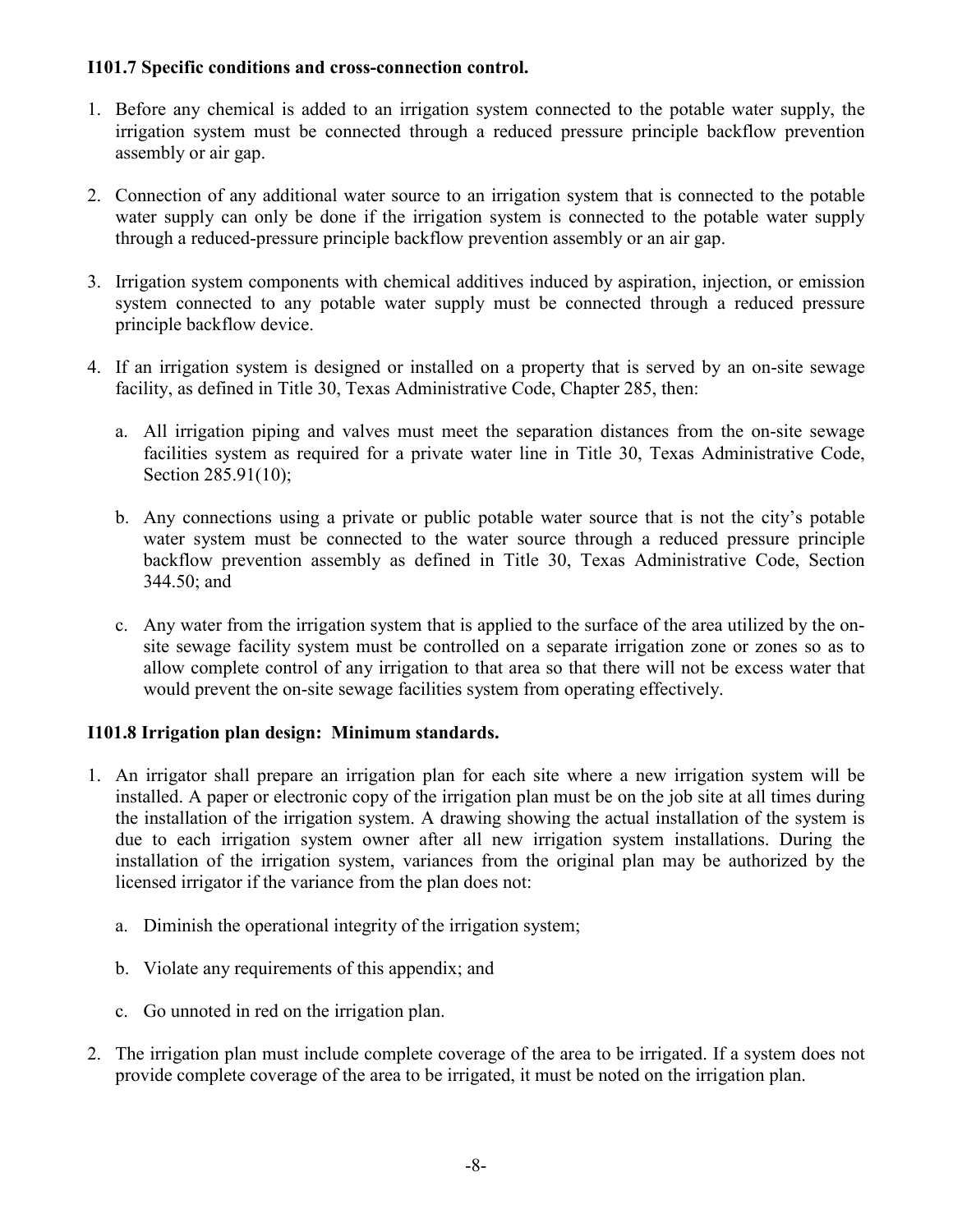- 3. All irrigation plans used for construction must be drawn to scale. The plan must include, at a minimum, the following information:
	- a. The irrigator's seal, signature, and date of signing;
	- b. All major physical features and the boundaries of the areas to be watered;
	- c. A North arrow;
	- d. A legend;
	- e. The zone flow measurement for each zone;
	- f. Location and type of each:
		- i. Controller; and
		- ii. Sensor (i.e., rain and freeze);
	- g. Location, type, and size of each:
		- i. Water source, including, but not limited to, a water meter and point(s) of connection;
		- ii. Backflow prevention device;
		- iii. Water emission device, including, but not limited to, spray heads, rotary sprinkler heads, quick-couplers, bubblers, drip, or micro-sprays;
		- iv. Valve, including but not limited to, zone valves, master valves, and isolation valves;
		- v. Pressure regulation component; and
		- vi. Main line and lateral piping.
	- h. The scale used; and
	- i. The design pressure.

# **I101.9 Design and installation: Minimum requirements.**

1. No irrigation design or installation shall require the use of any component, including the water meter, in a way which exceeds the manufacturer's published performance limitations for the component.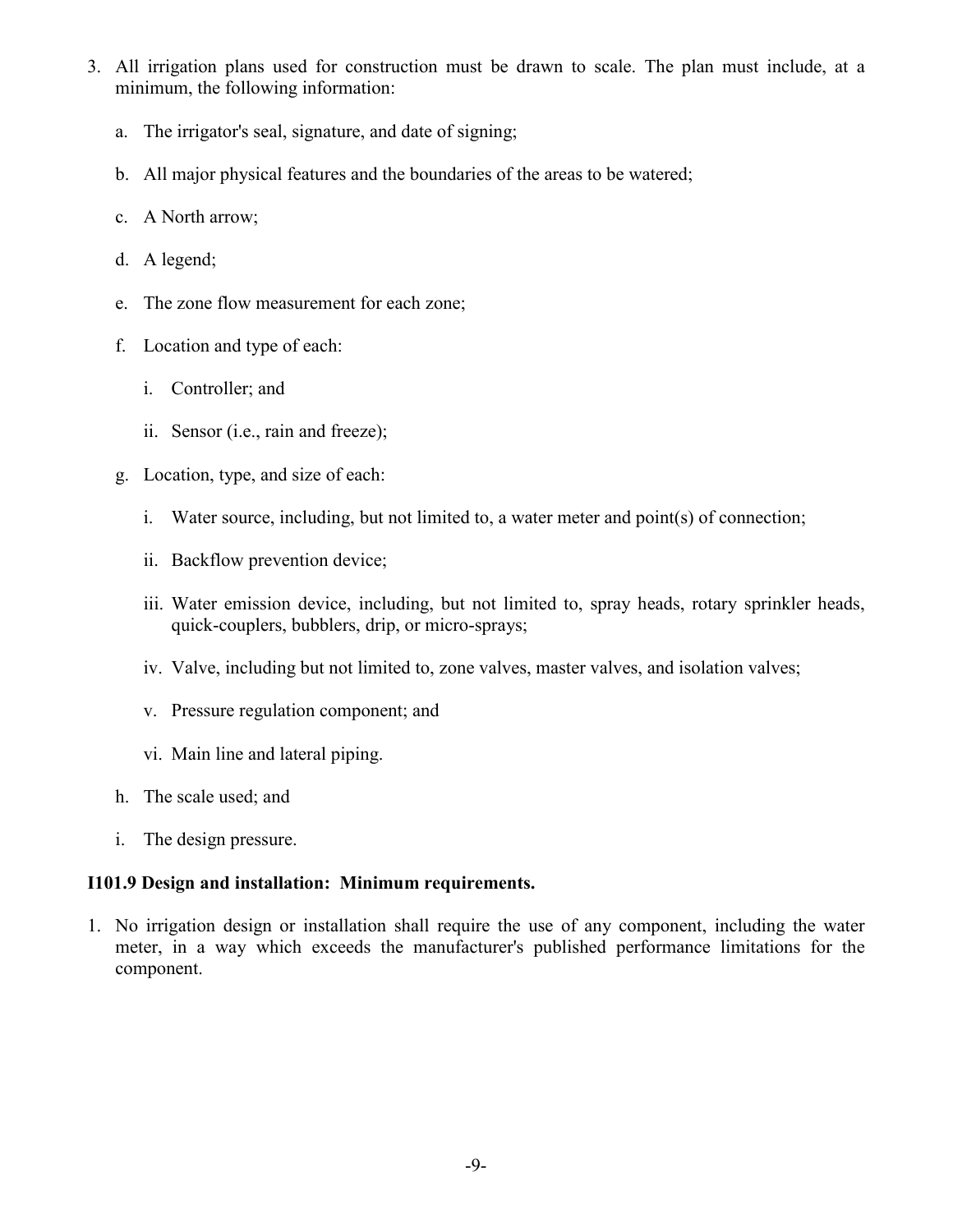- 2. Spacing.
	- a. The maximum spacing between emission devices must not exceed the manufacturer's published radius or spacing of the device(s). The radius or spacing is determined by referring to the manufacturer's published specifications for a specific emission device at a specific operating pressure.
	- b. New irrigation systems shall not utilize above-ground spray emission devices in landscapes that are less than 48 inches not including the impervious surfaces in either length or width and which contain impervious pedestrian or vehicular traffic surfaces along two or more perimeters. If pop-up sprays or rotary sprinkler heads are used in a new irrigation system, the sprinkler heads must direct flow away from any adjacent surface and shall not be installed closer than four inches from a hardscape, including, but not limited to, a building foundation, fence, concrete, asphalt, pavers, or stones set with mortar.
	- c. Narrow paved walkways, jogging paths, golf cart paths or other small areas located in cemeteries, parks, golf courses or other public areas may be exempted from this requirement if the runoff drains into a landscaped area.
- 3. Water pressure. Emission devices must be installed to operate at the minimum and not above the maximum sprinkler head pressure as published by the manufacturer for the nozzle and head spacing that is used. Methods to achieve the water pressure requirements include, but are not limited to, flow control valves, a pressure regulator, or pressure compensating spray heads.
- 4. Piping. Piping in irrigation systems must be designed and installed so that the flow of water in the pipe will not exceed a velocity of five feet per second for polyvinyl chloride (PVC) pipe.
- 5. Irrigation Zones. Irrigation systems shall have separate zones based on plant material type, microclimate factors, topographic features, soil conditions, and hydrological requirements.
- 6. Matched precipitation rate. Zones must be designed and installed so that all of the emission devices in that zone irrigate at the same precipitation rate.
- 7. Irrigation systems shall not spray water over surfaces made of concrete, asphalt, brick, wood, stones set with mortar, or any other impervious material, such as, but not limited to, walls, fences, sidewalks, streets, etc.
- 8. Master valve. When provided, a master valve shall be installed on the discharge side of the backflow prevention device on all new installations.
- 9. PVC pipe primer solvent. All new irrigation systems that are installed using PVC pipe and fittings shall be primed with a purple primer prior to applying the PVC cement in accordance with the *International Plumbing Code*, Section 605.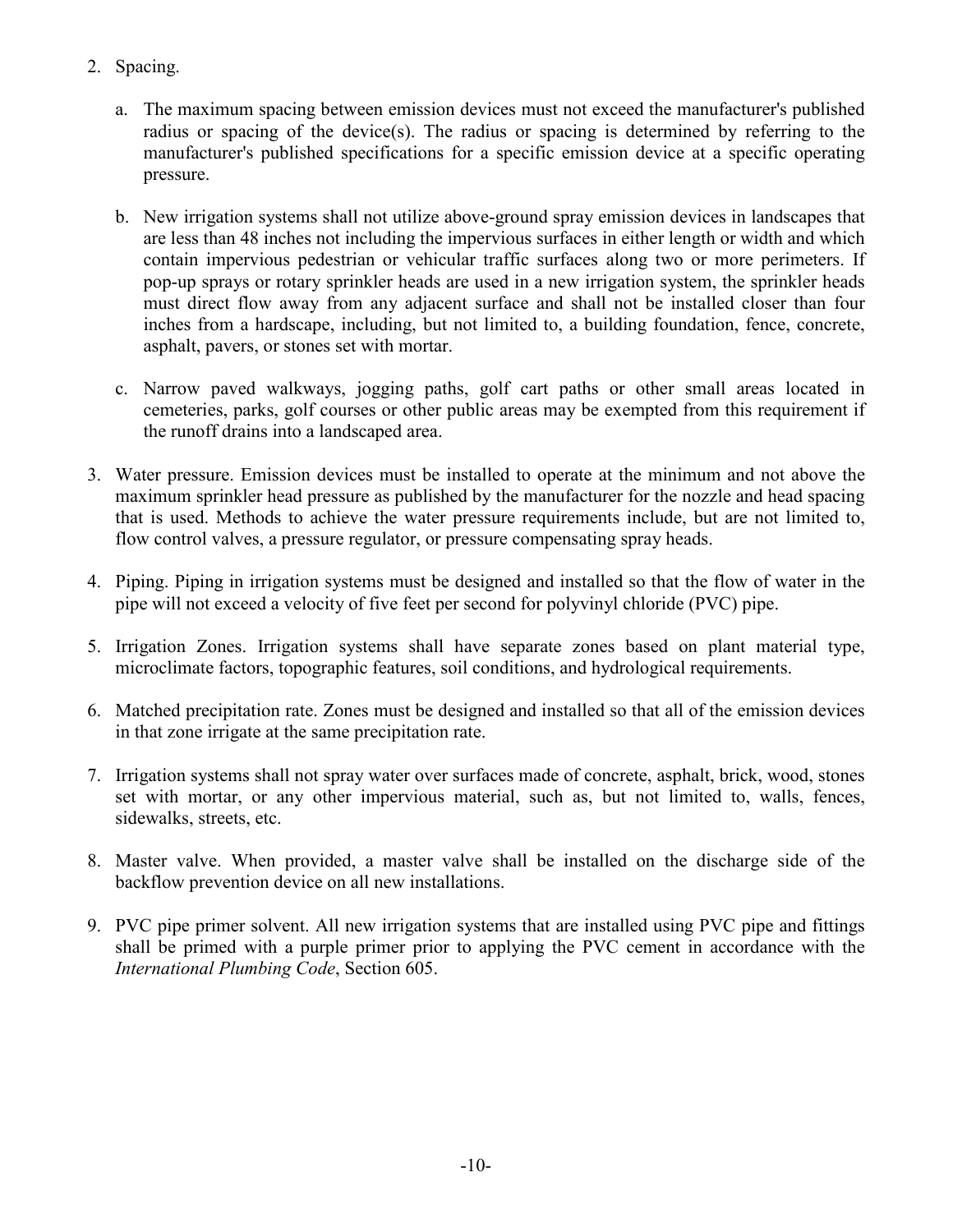10. Rain and freeze sensors.

- a. Any commercial, industrial, multi-family, or residential customer class irrigation system installed within the City on or after January 1, 2009, must be equipped with rain and freeze sensors.
- b. Any commercial, industrial, or multi-family customer class irrigation system installed within the City before January 1, 2009, may not be operated after January 1, 2010, without being equipped with rain and freeze sensors.
- c. Any residential customer class irrigation system installed within the City before January 1, 2009, may not be operated after January 1, 2011, without being equipped with rain and freeze sensors. If a person repairs or replaces more than 50% of a residential customer class irrigation system before January 1, 2011, then such irrigation system must be equipped with rain and freeze sensors.
- d. Any rain and freeze sensor shall be installed according to the manufacturer's published recommendation and shall be from a list approved by the public works director.
- e. Repairs to existing automatic irrigation systems that require replacement of an existing controller shall include a rain and freeze sensor designed to inhibit or interrupt operation of the irrigation system during periods of freezing temperatures and rainfall.
- 11. Isolation valve. All new irrigation systems must include a lockable isolation valve between the water meter and the backflow prevention device.
- 12. Depth coverage of piping. Piping in all irrigation systems must be installed according to the manufacturer's published specifications for depth coverage of piping.
	- a. If the manufacturer has not published specifications for depth coverage of piping, the piping must be installed to provide minimum depth coverage of six inches of select backfill, between the top of the pipe and the natural grade of the topsoil. All portions of the irrigation system that fail to meet this standard must be noted on the irrigation plan. If the area being irrigated has rock at a depth of six inches or less, select backfill may be mounded over the pipe. Mounding must be noted on the irrigation plan and discussed with the irrigation system owner or owner's representative to address any safety issues.
	- b. If a utility, man-made structure, or roots create an unavoidable obstacle, which makes the sixinch depth coverage requirement impractical, the piping shall be installed to provide a minimum of two inches of select backfill between the top of the pipe and the natural grade of the topsoil.
	- c. All trenches and holes created during installation of an irrigation system must be backfilled and compacted to the original grade.
- 13. Wiring irrigation systems.
	- a. Underground electrical wiring used to connect an automatic controller to any electrical component of the irrigation system must be listed by Underwriters Laboratories as acceptable for burial underground.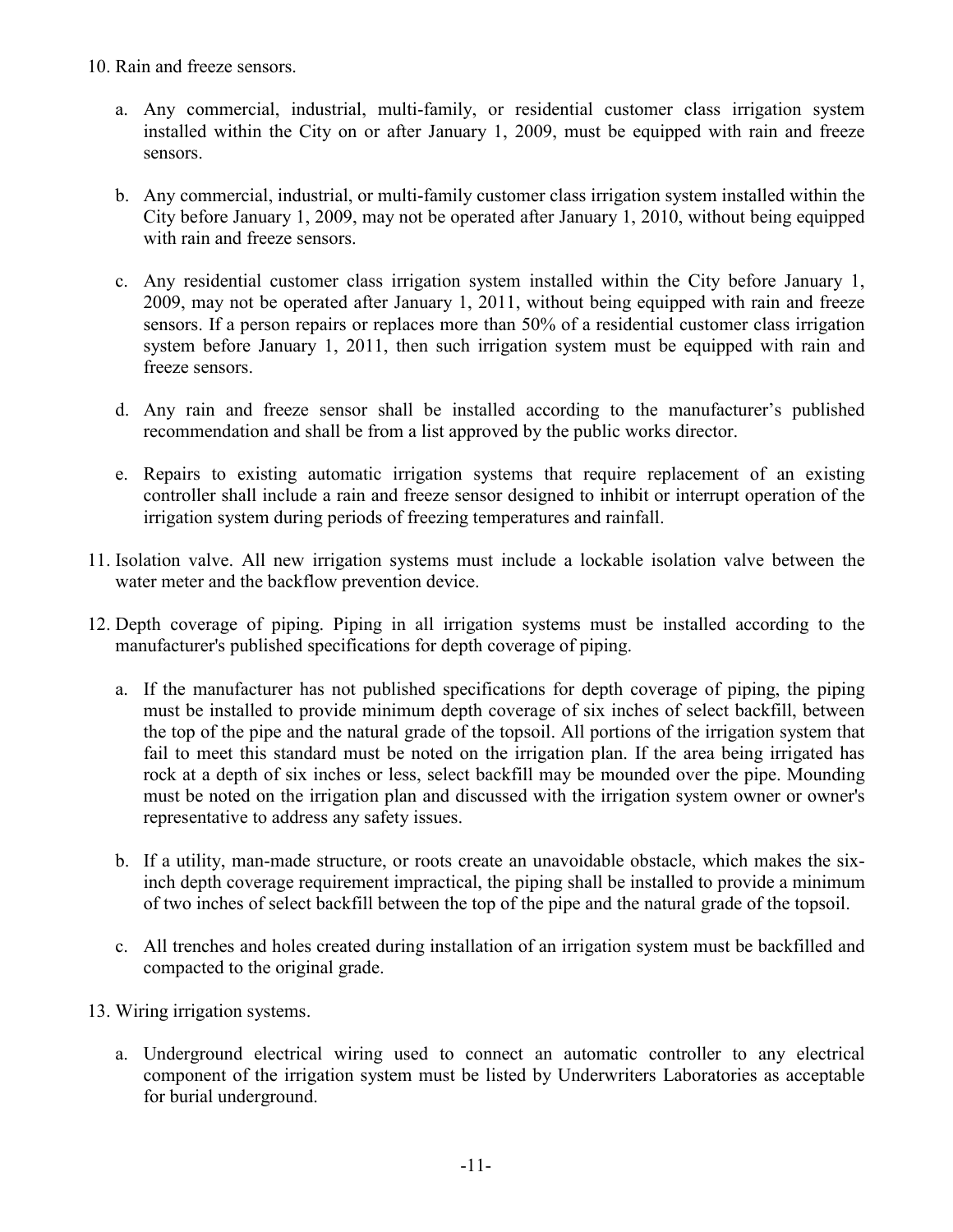- b. Electrical wiring that connects any electrical components of an irrigation system must be sized according to the manufacturer's recommendation.
- c. Electrical wire splices which may be exposed to moisture must be waterproof as certified by the wire splice manufacturer.
- d. Underground electrical wiring that connects an automatic controller to any electrical component of the irrigation system must be buried with a minimum of six inches of select backfill.
- 14. Water contained within the piping of an irrigation system is deemed to be non-potable. No drinking or domestic water usage, including, but not limited to, filling swimming pools or decorative fountains, shall be connected to an irrigation system. If a hose bib (an outdoor water faucet that has hose threads on the spout) is connected to an irrigation system for the purpose of providing supplemental water to an area, the hose bib must be installed using a quick coupler key on a quick coupler installed in a covered purple valve box, and the hose bib and any hoses connected to the bib must be labeled "non potable, not safe for drinking." An isolation valve must be installed upstream of a quick coupler connecting a hose bib to an irrigation system.
- 15. Beginning January 1, 2010, either a licensed irrigator or a licensed irrigation technician shall be onsite at all times while the landscape irrigation system is being installed. When an irrigator is not onsite, the irrigator shall be responsible for ensuring that a licensed irrigation technician is on-site to supervise the installation of the irrigation system.

**I101.10 Completion of irrigation system installation.** Upon completion of the irrigation system, the irrigator or irrigation technician who provided supervision for the on-site installation shall be required to complete four items:

- 1. A final "walk through" with the irrigation system's owner or the owner's representative to explain the operation of the system.
- 2. The maintenance checklist on which the irrigator or irrigation technician shall obtain the signature of the irrigation system's owner or owner's representative and shall sign, date, and seal the checklist. If the irrigation system's owner or owner's representative is unwilling or unable to sign the maintenance checklist, the irrigator shall note the time and date of the refusal on the irrigation system's owner or owner's representative's signature line. The irrigation system owner or owner's representative will be given the original maintenance checklist and a duplicate copy of the maintenance checklist shall be maintained by the irrigator. The items on the maintenance checklist shall include, but are not limited to:
	- a. The manufacturer's manual for the automatic controller, if the system is automatic;
	- b. A seasonal (spring, summer, fall, winter) watering schedule based on either current/real time evapotranspiration or monthly historical reference evapotranspiration (historical ET) data, monthly effective rainfall estimates, plant landscape coefficient factors, and site factors;
	- c. A list of components, such as the nozzle, pump filters, and other such components, that require maintenance and the recommended frequency for the service; and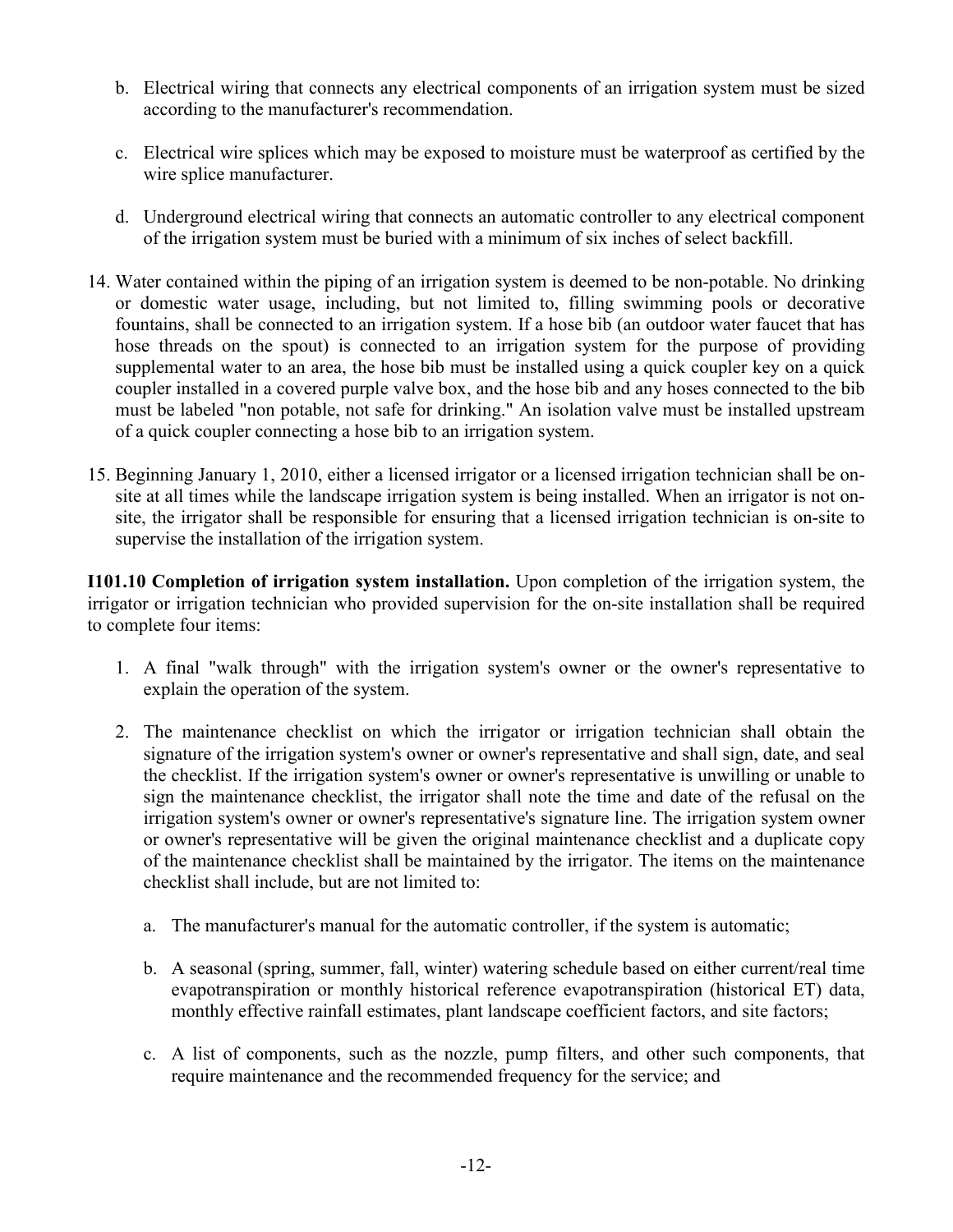- d. The statement, "This irrigation system has been installed in accordance with all applicable state and local laws, ordinances, rules, regulations or orders. I have tested the system and determined that it has been installed according to the Irrigation Plan and is properly adjusted for the most efficient application of water at this time."
- 3. A permanent sticker which contains the irrigator's name, license number, company name, telephone number, and the dates of the warranty period shall be affixed to each automatic controller installed by the irrigator or irrigation technician. If the irrigation system is manual, the sticker shall be affixed to the original maintenance checklist. The information contained on the sticker must be printed with waterproof ink.
- 4. The irrigation plan indicating the actual installation of the system must be provided to the irrigation system's owner or owner representative.

# **I101.11 Maintenance, alteration, repair, or service of irrigation systems.**

- 1. The licensed irrigator is responsible for all work that the irrigator performed during the maintenance, alteration, repair, or service of an irrigation system during the warranty period. The irrigator or business owner is not responsible for the professional negligence of any other irrigator who subsequently conducts any irrigation service on the same irrigation system.
- 2. All trenches and holes created during the maintenance, alteration, repair, or service of an irrigation system must be returned to the original grade with compacted select backfill.
- 3. Purple PVC pipe primer solvent must be used on all pipes and fittings used in the maintenance, alteration, repair, or service of an irrigation system in accordance with the *International Plumbing Code*, Section 605.
- 4. When maintenance, alteration, repair, or service of an irrigation system involves excavation work at the water meter or backflow prevention device, a lockable isolation valve shall be installed, if an isolation valve is not present.

**I101.12 Reclaimed water.** Reclaimed water may be utilized in landscape irrigation systems if:

- 1. There is no direct contact with edible crops, unless the crop is pasteurized before consumption;
- 2. The irrigation system does not spray water across property lines that do not belong to the irrigation system's owner;
- 3. The irrigation system is installed using purple components;
- 4. The domestic potable water line is connected using an air gap or a reduced pressure principle backflow prevention device, in accordance with Title 30, Texas Administrative Code, Section  $290.47(i)$ ;
- 5. A minimum of an eight inch by eight inch sign, in English and Spanish, is prominently posted on/in the area that is being irrigated, that reads, "RECLAIMED WATER – DO NOT DRINK" and "AGUA DE RECUPERACIÓN – NO BEBER"; and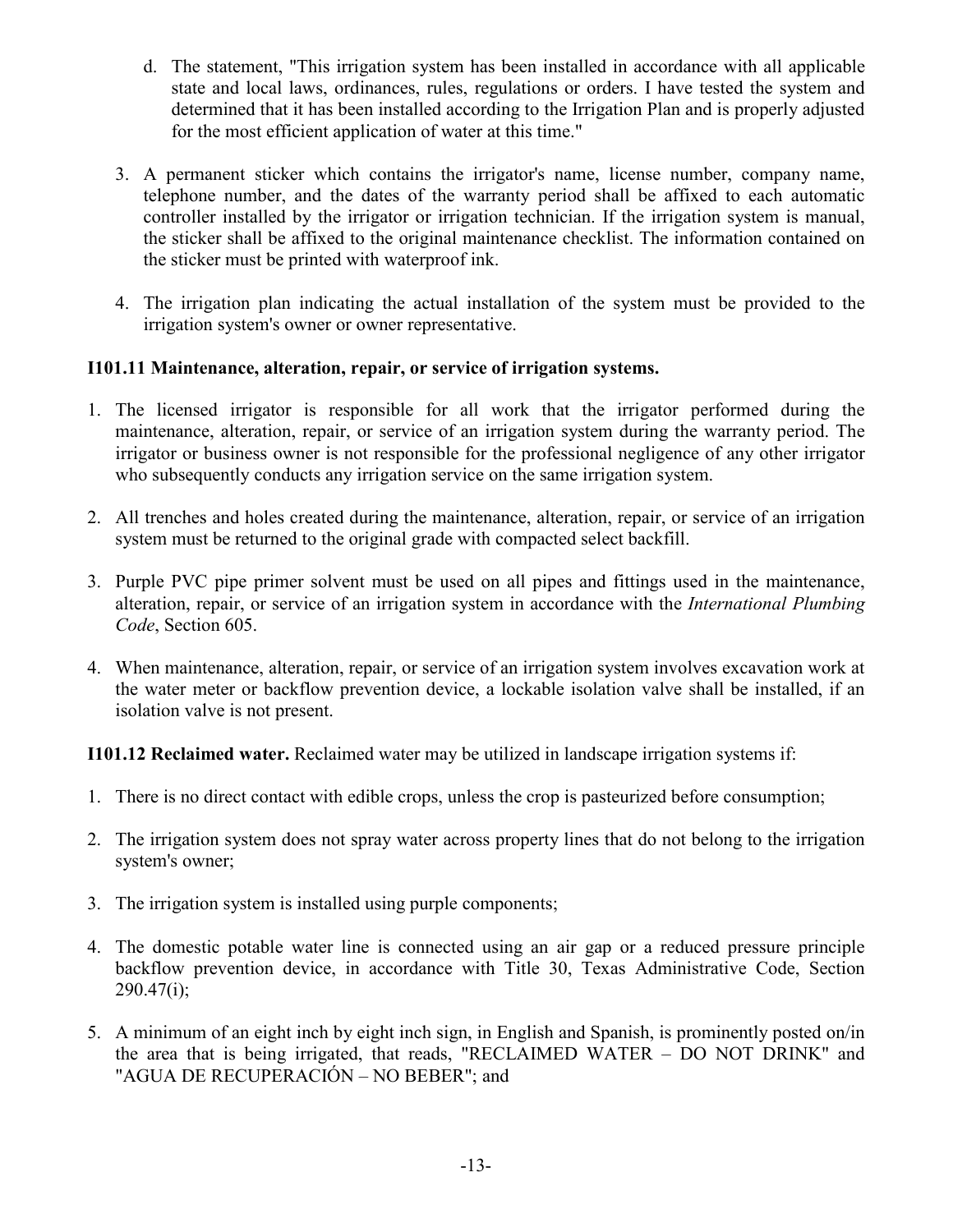6. Backflow prevention on the reclaimed water supply line shall be in accordance with city ordinances.

 SECTION 6. That Chapter 41 entitled "Water and Sewer Systems" of The Code of Civil and Criminal Ordinances of the City of Irving, Texas, is amended by adding a new Section 41-14.1 "Lawn and landscape irrigation restrictions," to read as follows:

#### **Sec. 41-14.1. Lawn and landscape irrigation restrictions.**

(a) A person commits an offense if the person knowingly or recklessly irrigates, waters, or causes or permits the irrigation or watering of a lawn or landscape located on premises owned, leased, or managed by the person in a manner that causes:

- (1) A substantial amount of water to fall upon impervious areas instead of a lawn or landscape, such that a constant stream of water overflows from the lawn or landscape onto a street or other drainage area; or
- (2) An irrigation system or other lawn or landscape watering device to operate during any form of precipitation.

(b) A person commits an offense if, on premises owned, leased, or managed by that person, the person operates an irrigation system or other lawn or landscape watering device that:

- (1) Has any broken or missing sprinkler head; or
- (2) Has not been properly maintained in a manner that prevents the waste of water.

 SECTION 7. Any person violating or failing to comply with any provision of this ordinance shall be fined upon conviction not less than one dollar (\$1.00) nor more than two thousand dollars (\$2000.00). Each day any violation of any provision of this ordinance continues constitutes a separate offense.

 SECTION 8. That nothing in this ordinance shall be constructed to affect any suit or proceeding pending in any court, or any rights acquired, or liability incurred, or any cause or causes of action acquired or existing, under any act or prior ordinance; nor shall any legal right or remedy of any character be lost, impaired, or affected by this ordinance.

 SECTION 9. That the terms and provisions of this ordinance shall be deemed to be severable and that if the validity of any section, subsection, sentence, clause, or phrase of this ordinance shall be declared to be invalid, the same shall not affect the validity of any other section, subsection, sentence, clause, or phrase of this ordinance.

SECTION 10. That this ordinance shall have an effective date of January 1, 2009.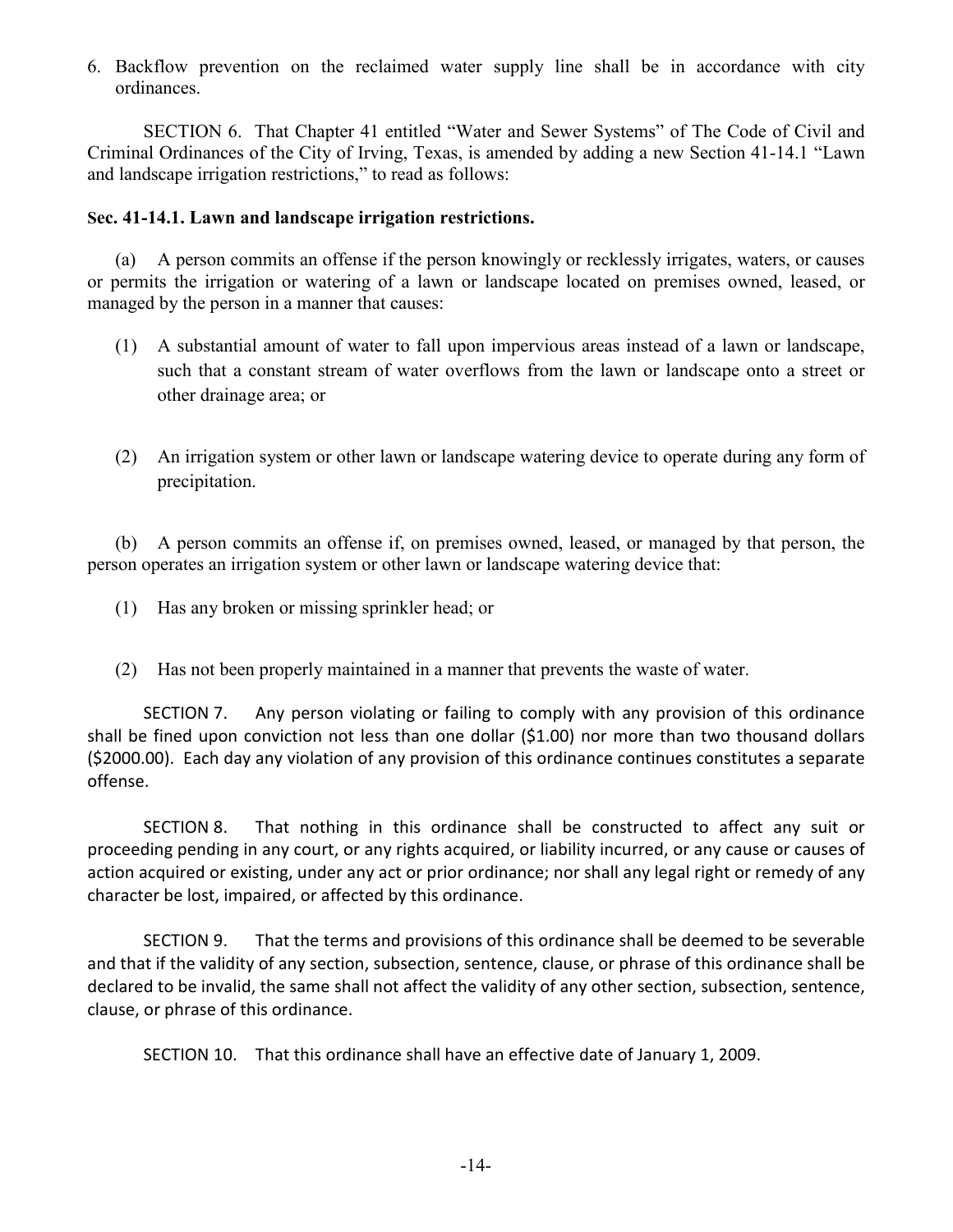PASSED AND APPROVED BY THE CITY COUNCIL OF THE CITY OF IRVING, TEXAS, on December 11, 2008.

> HERBERT A. GEARS MAYOR

\_\_\_\_\_\_\_\_\_\_\_\_\_\_\_\_\_\_\_\_\_\_\_\_\_\_\_\_\_\_\_\_

ATTEST:

Janice Carroll, TRMC City Secretary

APPROVED AS TO FORM:

\_\_\_\_\_\_\_\_\_\_\_\_\_\_\_\_\_\_\_\_\_\_\_\_\_\_\_\_\_\_\_

\_\_\_\_\_\_\_\_\_\_\_\_\_\_\_\_\_\_\_\_\_\_\_\_\_\_\_\_\_\_\_

Charles R. Anderson City Attorney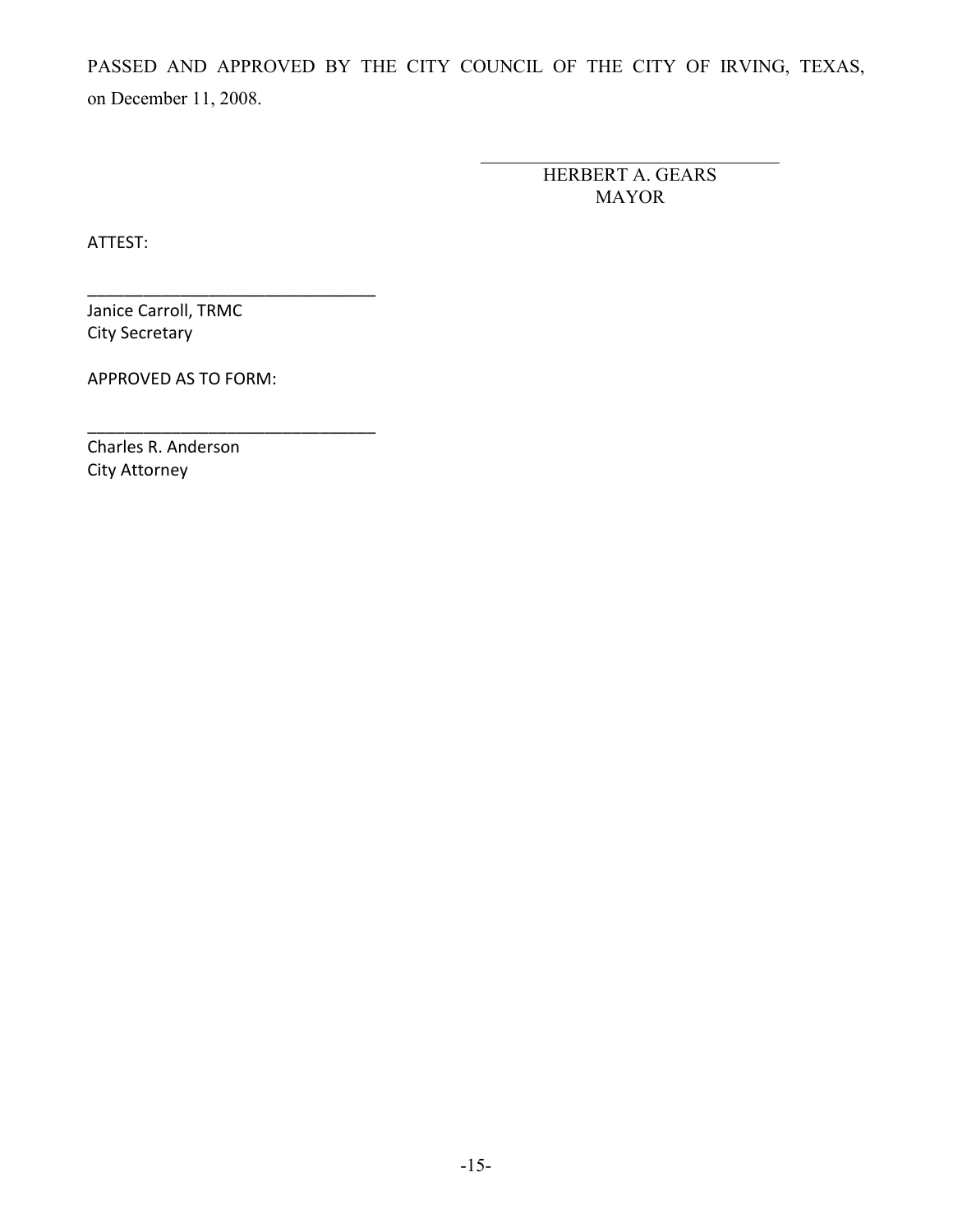# **AGENDA ITEM SUMMARY**

**Ordinance -- An Ordinance Amending Chapters 8 and 41 of the Code of Civil and Criminal Ordinances of the City of Irving, Texas Relating to Irrigation Systems; Amending the 2003 International Building Code by Revising Appendix K Entitled "Fee Schedule"; Amending the 2003 International Residential Code and the 2003 International Plumbing Code by Adding Appendix I "Irrigation Systems" to Such Codes; Providing Penalty, Severability, and an Effective Date.** 

# **Administrative Comments**

- 1. This item supports Strategic Goal No. 10: Environmentally Sustainable Community.
- 2. **Impact:** This ordinance benefits City of Irving residents by defining and providing for enforcement of water conservation measures related to irrigation systems as mandated by the State of Texas through House Bill 1656 which was passed during the last Texas Legislative Session.
- 3. HB 1656 requires municipalities with a population of 20,000 or more to adopt a landscape irrigation ordinance, which at a minimum must provide that:
	- An installer of an irrigation system must be licensed by the Texas Commission on Environmental Quality (TCEQ).
	- An installer of an irrigation system must obtain a permit from the municipality before installing a system. There are exemptions for: (1) on-site sewage disposal systems; (2) irrigation systems used on or by an agriculture operation; or (3) irrigation systems connected to a groundwater well used for domestic use.
	- Minimum standards and specifications for the design, installation, and operation of an irrigation system must be in accordance with TCEQ rules. Municipalities may add more specific criteria to address local needs.
- 4. The proposed ordinance is patterned after a model ordinance developed by TCEQ and the Texas Municipal League.

# **Recommendation**

The ordinance be adopted.

#### **ADDITIONAL COMMENTS:**

**Previous Action**: N/A **Council Action**: N/A

**Contract Required**: No **Review Completed By**: Kuruvilla Oommen

As a follow-up action to HB 1656, TCEQ adopted rules related to landscape irrigation. These rules are intended to promote water conservation and prevent the wasting of water and are summarized as follows: